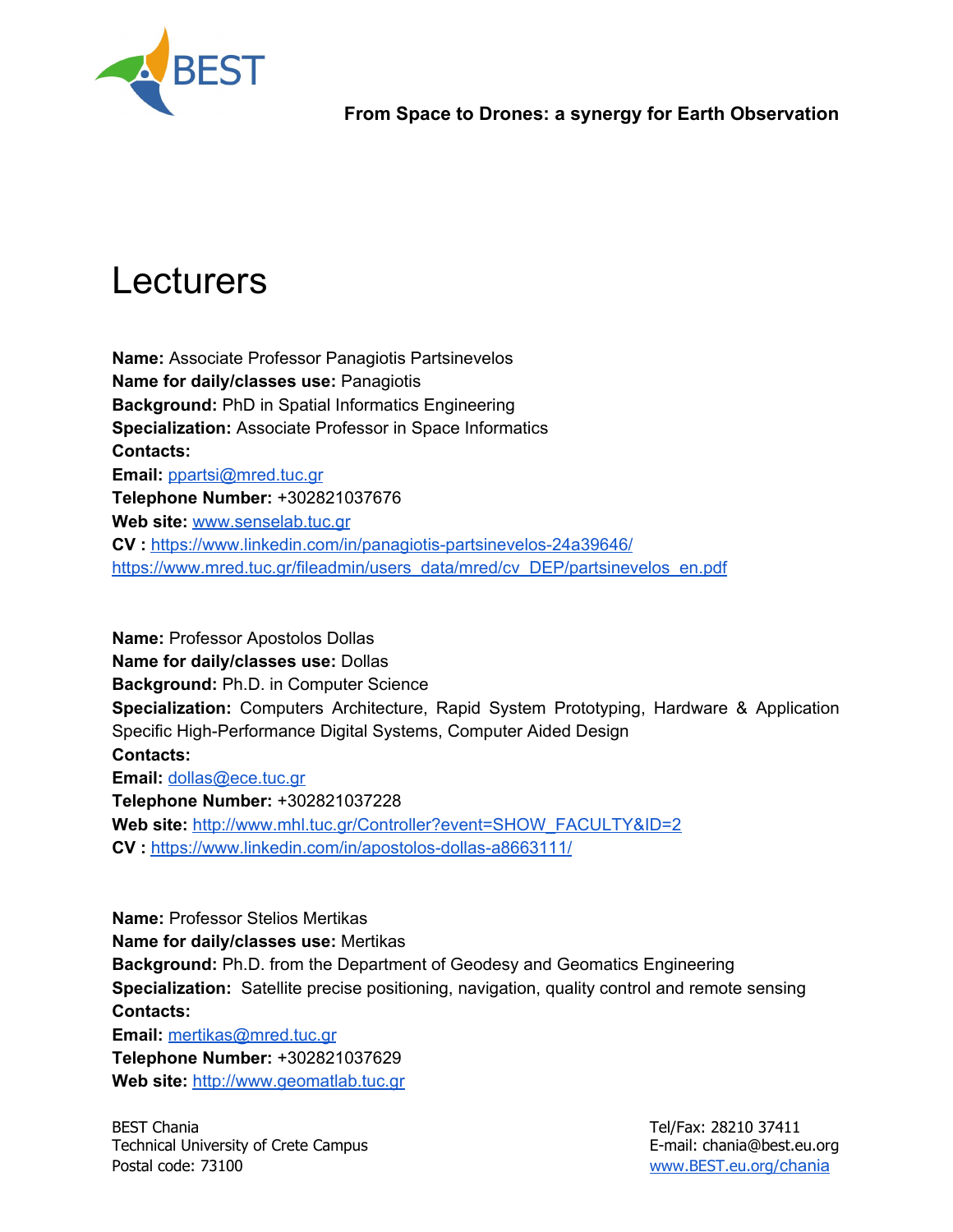

**CV:**<https://www.linkedin.com/in/stelios-mertikas-4063454/>

**Name: Professor Ioannis Nikolos Name for daily/classes use: Nikolos Background:** Ph.D. Department of Mechanical Engineering **Specialization:** Fluid Section **Contacts: Email:** [jnikolo@dpem.tuc.gr](mailto:jnikolo@dpem.tuc.gr) **Telephone Number:**+302821037300 Web site: <https://www.pem.tuc.gr/index.php?id=5199> **CV:**[https://www.pem.tuc.gr/fileadmin/users\\_data/dpem/personnel/professors/first/2010\\_nikolosC](https://www.pem.tuc.gr/fileadmin/users_data/dpem/personnel/professors/first/2010_nikolosCV_en.pdf) [V\\_en.pdf](https://www.pem.tuc.gr/fileadmin/users_data/dpem/personnel/professors/first/2010_nikolosCV_en.pdf)

## Course Description

**Title:** From Space to Drones: A synergy for Earth Observation

**Fields of activity:** Lecture, Tutorial, Project Work, Field Work, Workshop, Examination, Other (Discussion)

**Examination type:** Written examination (20%), Presentation (20%), Term project (40%), Participation - Assignments (20%)

#### **Number of ECTS credits issued:**0

**Learning Goals and Objective:** Space technology in terms of products and services increasingly supports everyday applications from user to Earth level. Accordingly, Unmanned Aerial Vehicle (UAV or systems UAS) community has recently shown considerable growth, gradually embracing a wide range of applications. In order to migrate to the next generation of UAVs we need to deliver on demand, on-board, collaborative or autonomous functions, towards an intelligent UAV network transforming UAVs into decision operational systems. Yet, UAVs cannot be exclusively examined without the consideration of satellite Earth Observation (EO). Remote sensing satellites and micro-satellites provide multispectral images in varying temporal and spatial scales. Consequently, it is imperative to study the capabilities of Space and UAV systems in order to establish a holistic Earth Observation ecosystem. Through this seminar the above mentioned synergies will be examined, while research specifics will be delivered in order to acquire a strong basis for understanding the future of Earth observation under an application perspective. Applications refer to earth sciences, environmental monitoring, biodiversity, natural disasters, energy, trade, health, agriculture, cultural heritage, social sciences.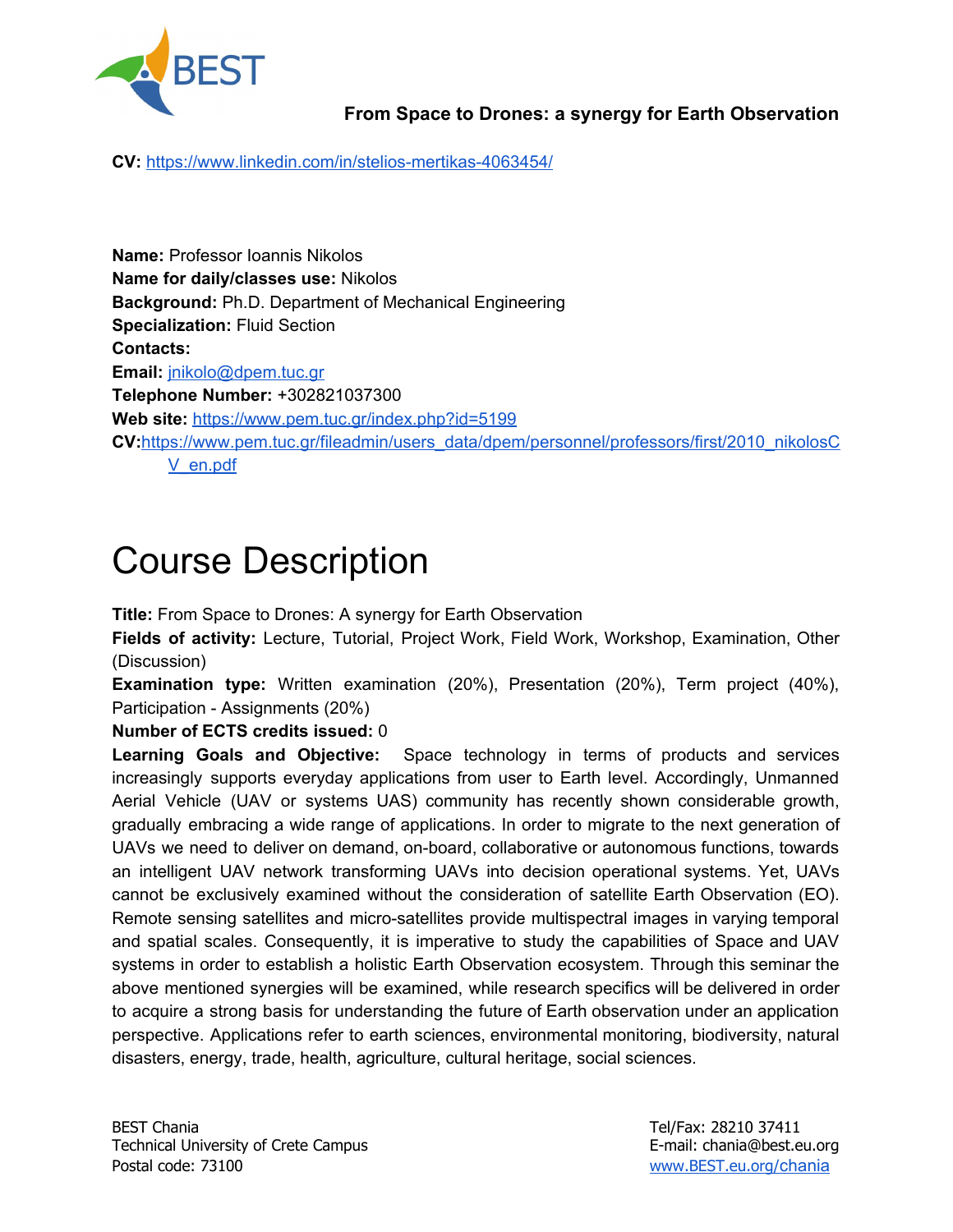

The main goal of this course is to introduce the basics of Space and UAV technologies for everyday applications, spanning from the Earth system to the individual citizen. Therefore, the basic objectives to be reached include:

- Introduce satellite systems including Remote Sensing, GNSS, altimetry, etc.
- Introduce Unmanned Aerial Systems from the design phase to implementation,
- Demonstrate UAS autonomy, navigation, on-board and real-time processing, swarm intelligence, path planning and main research areas,
- Present a series of applications including Location based services, mapping, monitoring, sensors, 3D reconstruction, in Search & Rescue, Environment, Archaeology, Urban planning, Trade, Engineering, Infrastructure, Natural disasters, Geomatics, etc,
- Educate the basics of Space technology, proposal writing and presenting,
- Train interns in basics of safety and piloting Drones,
- Present the business side of the Space sector and train interns towards entrepreneurship, business modeling, pitching, etc.
- Stimulate true innovation and educate the mentality of high level basic & horizontal research.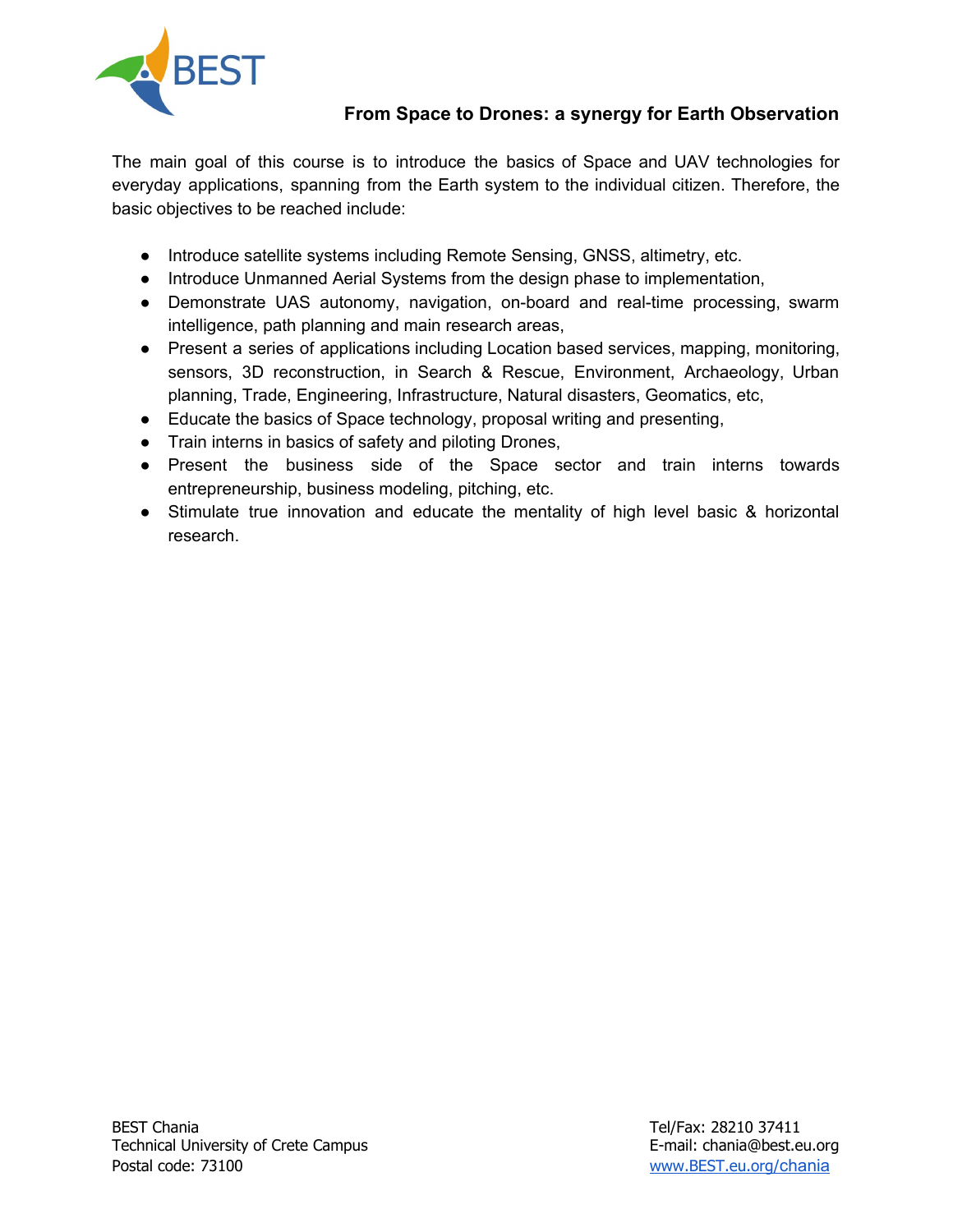

# Syllabus

For each academical activity from the schedule, please provide the info in the form of the following table:

| Name of activity         | Introduction. Space technology and Satellite Systems (Lecture)                                                                                                                                                                                                                                                    |
|--------------------------|-------------------------------------------------------------------------------------------------------------------------------------------------------------------------------------------------------------------------------------------------------------------------------------------------------------------|
| Number of working hours  | 2 hours                                                                                                                                                                                                                                                                                                           |
| Type of activity         | Lecture                                                                                                                                                                                                                                                                                                           |
| Lecturer                 | Associate Professor Panagiotis Partsinevelos                                                                                                                                                                                                                                                                      |
| Short summary of content | Learning and operation objectives of the Seminar. Outline, term<br>project and Academic activities. Introduction to<br>space<br>exploration, satellite systems, sectors, and organizations.<br>Satellite components, missions and logistics of the European<br>Space Agency. The Copernicus and Galileo missions. |
| <b>Bibliography</b>      | www.esa.int, www.nasa.gov.                                                                                                                                                                                                                                                                                        |
| Expected effect          | The students will understand the function of the Academic part<br>of the Seminar. Second they will be introduced to the basics of<br>Space technology, Satellite types and main missions.                                                                                                                         |

| Name of activity         | Intro to Unmanned Aerial Systems                                                                                                                                                                                                                               |
|--------------------------|----------------------------------------------------------------------------------------------------------------------------------------------------------------------------------------------------------------------------------------------------------------|
| Number of working hours  | 2 hours                                                                                                                                                                                                                                                        |
| Type of activity         | Lecture                                                                                                                                                                                                                                                        |
| Lecturer                 | Associate Professor Panagiotis Partsinevelos                                                                                                                                                                                                                   |
| Short summary of content | UAV classifications, main components, legislation, design.<br>Processing in real time, on-board systems, embedded<br>programming. Applications including 3D reconstruction through<br>photogrammetric and image processing algorithms and<br>mapping products. |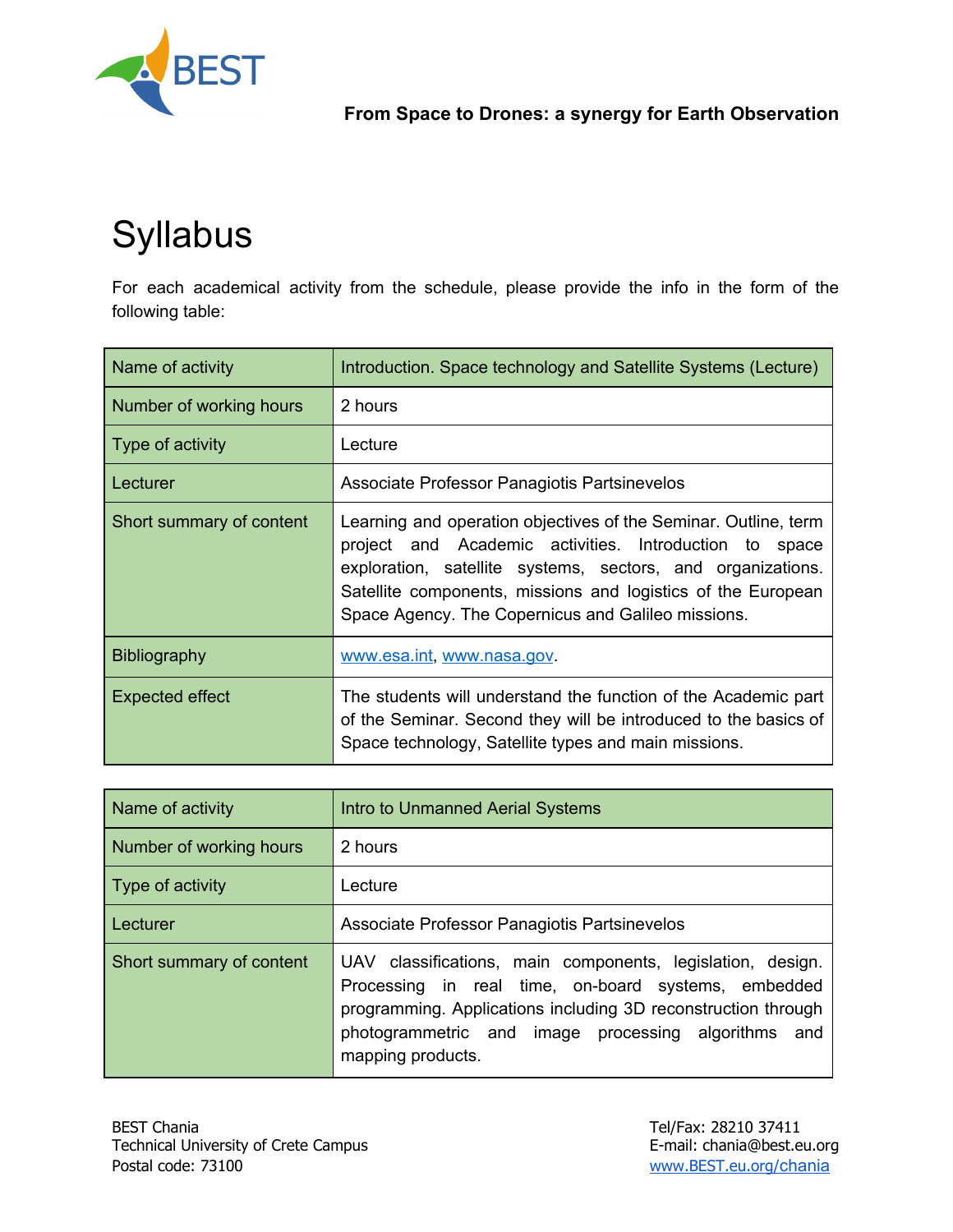

| Bibliography           | Marshall, Barnhart, Shappee, Most, Introduction to Unmanned<br>Aircraft Systems, CRC Press (not required).                                                                    |
|------------------------|-------------------------------------------------------------------------------------------------------------------------------------------------------------------------------|
| <b>Expected effect</b> | Introduce Unmanned Aerial Systems from the design phase to<br>implementation. Demonstrate UAS autonomy, navigation,<br>on-board and real-time processing, swarm intelligence. |

| Name of activity         | Time in computational Systems & embedded Architecture                                                                |
|--------------------------|----------------------------------------------------------------------------------------------------------------------|
| Number of working hours  | 2 hours                                                                                                              |
| Type of activity         | Lecture                                                                                                              |
| l Lecturer               | Professor Apostolos Dollas                                                                                           |
| Short summary of content | How time is significant for systems design in satellites and<br>aerial systems. Embedded computing and architecture. |
| <b>Bibliography</b>      | N/A                                                                                                                  |
| <b>Expected effect</b>   | Comprehend time constraints and embedded basics.                                                                     |

| Name of activity         | Path Planning in UAVs                                                                      |
|--------------------------|--------------------------------------------------------------------------------------------|
| Number of working hours  | 2 hours                                                                                    |
| Type of activity         | Lecture                                                                                    |
| l Lecturer               | Professor Ioannis Nikolos                                                                  |
| Short summary of content | Path planning for Unmanned Aerial Vehicle (UAV) navigation.                                |
| Bibliography             | N/A                                                                                        |
| <b>Expected effect</b>   | Introduction to navigation basics of UAVs and view research<br>projects for path planning. |

| Name of activity        | Earth Observation - Remote Sensing |
|-------------------------|------------------------------------|
| Number of working hours | 2 hour                             |
| Type of activity        | Lecture                            |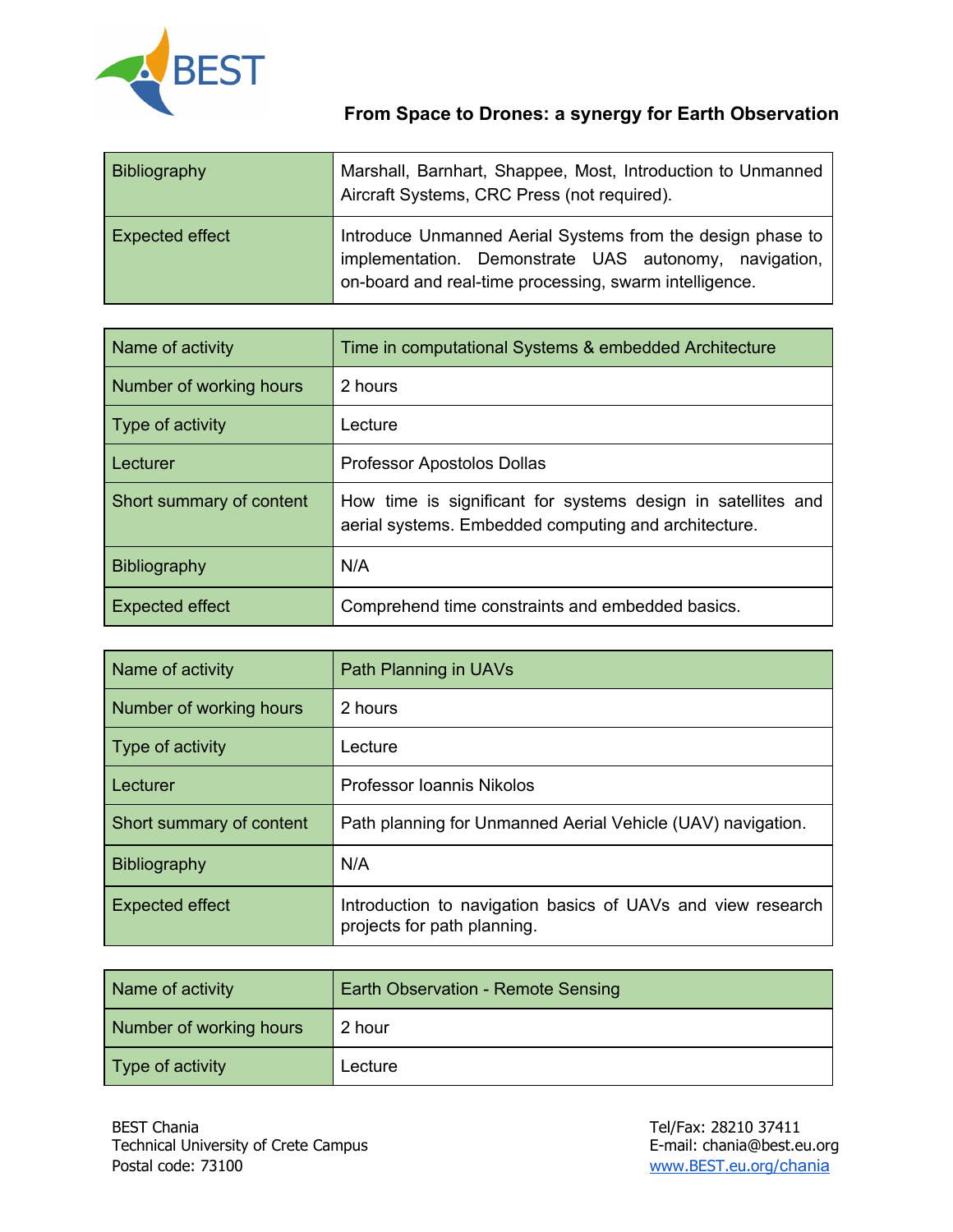

| Lecturer                 | Associate Professor Panagiotis Partsinevelos                                                                                                                                                                                                                                    |
|--------------------------|---------------------------------------------------------------------------------------------------------------------------------------------------------------------------------------------------------------------------------------------------------------------------------|
| Short summary of content | Satellite remote sensing for Earth Observation (EO). Satellites,<br>missions, electromagnetic spectrum, image types, basic<br>processing. European Copernicus program and satellite<br>missions. Landsat, SPOT, Sentinel, very high resolution,<br>multi-hyperspectral systems. |
| <b>Bibliography</b>      | Lillesand Thomas, Ralph W. Kiefer and Jonathan Chipman<br>(2015), "Remote Sensing and Image Interpretation", 7th edition,<br>Wiley (not required)                                                                                                                               |
| Expected effect          | Understand the basics of Earth Observation.                                                                                                                                                                                                                                     |

| Name of activity         | <b>Global Navigation Satellite Systems</b>                                                                                                 |
|--------------------------|--------------------------------------------------------------------------------------------------------------------------------------------|
| Number of working hours  | 2 hours                                                                                                                                    |
| Type of activity         | Lecture                                                                                                                                    |
| Lecturer                 | Professor Stylianos Mertikas / A. Prof. P. Partsinevelos                                                                                   |
| Short summary of content | Basic principles of satellite positioning, Global Positioning<br>Systems, missions, applications. GPS, GLONASS, Galileo,<br>BeiDu systems. |
| <b>Bibliography</b>      | N/A                                                                                                                                        |
| <b>Expected effect</b>   | Understand the basics of satellite navigation systems, how they<br>started how they operate and what are their                             |

| Name of activity         | Applications of EO, GNSS & UAVs                                                                                                                                                          |
|--------------------------|------------------------------------------------------------------------------------------------------------------------------------------------------------------------------------------|
| Number of working hours  | 2 hours                                                                                                                                                                                  |
| Type of activity         | Lecture                                                                                                                                                                                  |
| Lecturer                 | Associate Professor Panagiotis Partsinevelos                                                                                                                                             |
| Short summary of content | Present a series of applications including Location based<br>services, mapping, monitoring, sensors, 3D reconstruction, in<br>Search & Rescue, Environment, Archaeology, Urban planning, |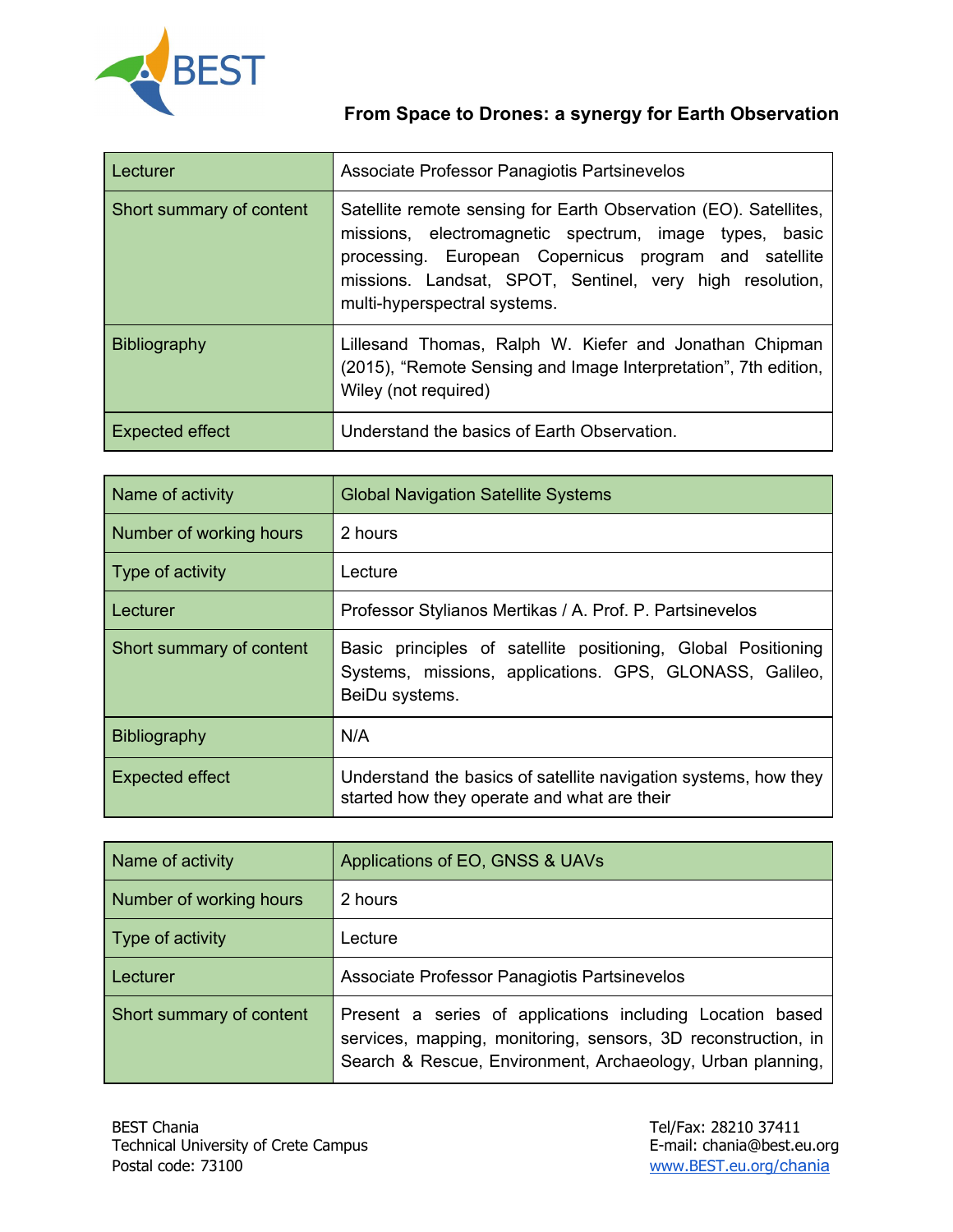

|                        | Infrastructure,<br>Engineering,<br>Natural<br>disasters,<br>Trade,<br>Geomatics, etc.        |
|------------------------|----------------------------------------------------------------------------------------------|
| Bibliography           | N/A                                                                                          |
| <b>Expected effect</b> | Students will know how UAVs, Space, GNSS and EO can<br>benefit society through applications. |

| Name of activity         | <b>Forming Space ideas</b>                                                                                                                                                                                                                                                                    |
|--------------------------|-----------------------------------------------------------------------------------------------------------------------------------------------------------------------------------------------------------------------------------------------------------------------------------------------|
| Number of working hours  | 2 hours                                                                                                                                                                                                                                                                                       |
| Type of activity         | Workshop                                                                                                                                                                                                                                                                                      |
| Lecturer                 | Associate Professor Panagiotis Partsinevelos                                                                                                                                                                                                                                                  |
| Short summary of content | Students will form groups of 3-5 and start creating an idea<br>based on the topics covered in the Seminar in the sectors of<br>Earth Observation, UAS, GNSS or their combination. The<br>objective is to create ideas that will bring space to Earth by<br>addressing real societal problems. |
| <b>Bibliography</b>      | www.esnc.eu                                                                                                                                                                                                                                                                                   |
| <b>Expected effect</b>   | Idea formation and elaborate on feasibility and outcomes.                                                                                                                                                                                                                                     |

| Name of activity         | <b>Senselab Laboratory Tour</b>                                                                                                                                                                                                                                                                                                                                                                                                                                       |
|--------------------------|-----------------------------------------------------------------------------------------------------------------------------------------------------------------------------------------------------------------------------------------------------------------------------------------------------------------------------------------------------------------------------------------------------------------------------------------------------------------------|
| Number of working hours  | 2 hours                                                                                                                                                                                                                                                                                                                                                                                                                                                               |
| Type of activity         | Tutorial                                                                                                                                                                                                                                                                                                                                                                                                                                                              |
| Lecturer                 | Associate Professor Panagiotis Partsinevelos                                                                                                                                                                                                                                                                                                                                                                                                                          |
| Short summary of content | Students will visit Senselab Research Group in the Technical<br>University of Crete and will get hands on experience in various<br>IT and UAV experiments and implementations including: Drone<br>implementation, real time processing, Robotically operated<br>vehicles and collaboration with drones, sandmap formations for<br>EO visualization, three-dimensional mapping with drones,<br>Virtual reality environments, sensors and lidar, obstacle<br>avoidance. |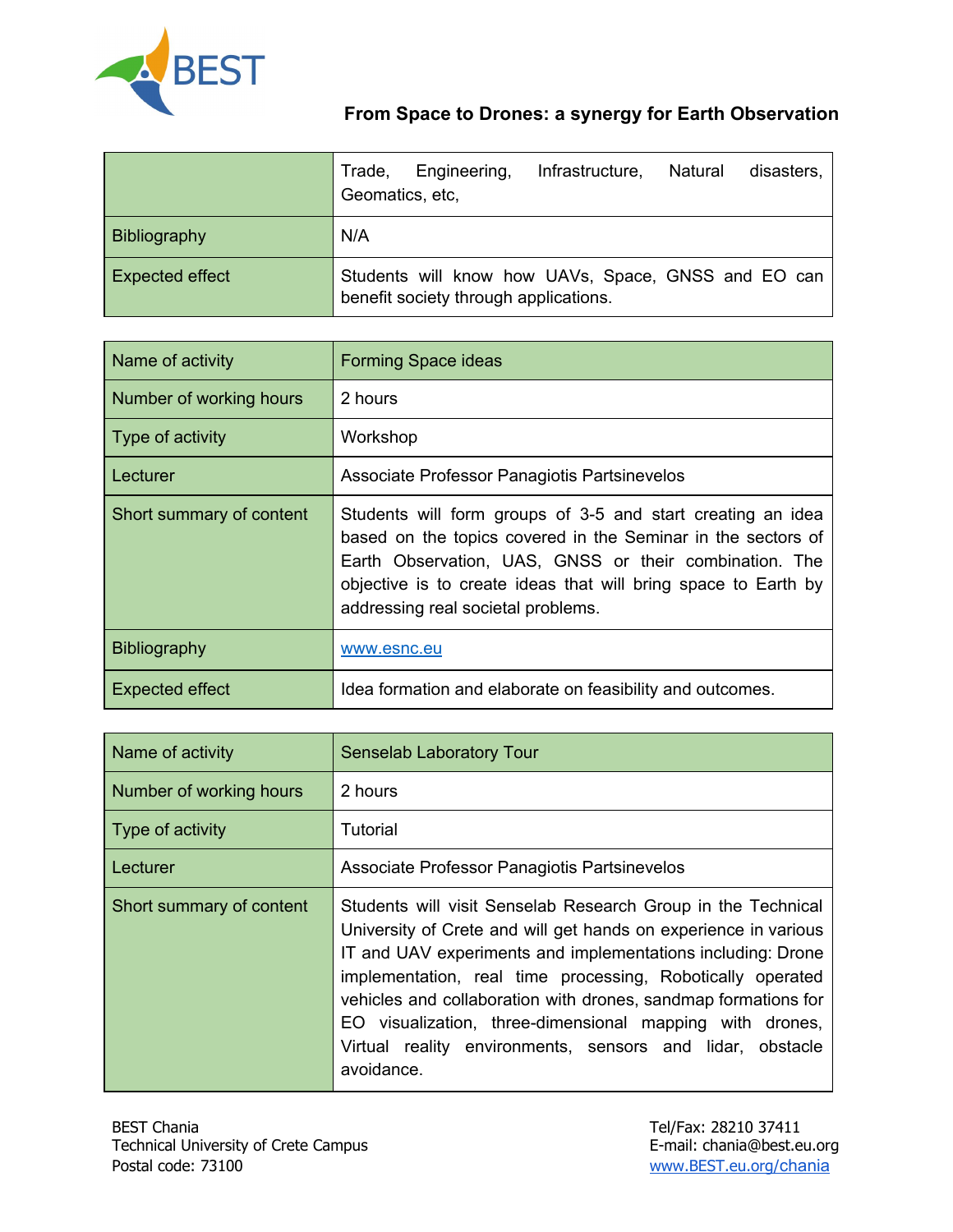

| <b>Bibliography</b>    | www.senselab.tuc.gr                                                                                                          |
|------------------------|------------------------------------------------------------------------------------------------------------------------------|
| <b>Expected effect</b> | Students will have a first person experience from a globally<br>renowned research entity for various products and processes. |

| Name of activity         | Space: Business side                                                                                                                                                                                                                                               |
|--------------------------|--------------------------------------------------------------------------------------------------------------------------------------------------------------------------------------------------------------------------------------------------------------------|
| Number of working hours  | 2 hours                                                                                                                                                                                                                                                            |
| Type of activity         | WorkShop                                                                                                                                                                                                                                                           |
| Lecturer                 | Associate Professor Panagiotis Partsinevelos                                                                                                                                                                                                                       |
| Short summary of content | Introduce business and entrepreneurship sides of Space and<br>UAS sectors while student groups will prepare the Business<br>Model Canvas of their idea. Business model, how to create<br>revenue, marketing strategy, competition, obstacles and<br>opportunities. |
| <b>Bibliography</b>      | N/A                                                                                                                                                                                                                                                                |
| Expected effect          | Students will be able to formulate the business segment of their<br>idea.                                                                                                                                                                                          |

| Name of activity         | Pilot training of UAVs                                                                                                                                                                                |
|--------------------------|-------------------------------------------------------------------------------------------------------------------------------------------------------------------------------------------------------|
| Number of working hours  | 2 hours                                                                                                                                                                                               |
| Type of activity         | <b>Field Work</b>                                                                                                                                                                                     |
| ∣ Lecturer               | Associate Professor Panagiotis Partsinevelos                                                                                                                                                          |
| Short summary of content | safety measures of UAV piloting, calibration<br>Introduce<br>procedure, real time processing, flight demonstration. All<br>students will have a hands on experience of piloting a small<br>scale UAV. |
| <b>Bibliography</b>      | N/A                                                                                                                                                                                                   |
| <b>Expected effect</b>   | Learn the basics of preparation, safety measures and handling<br>basic multi-copter UAVs.                                                                                                             |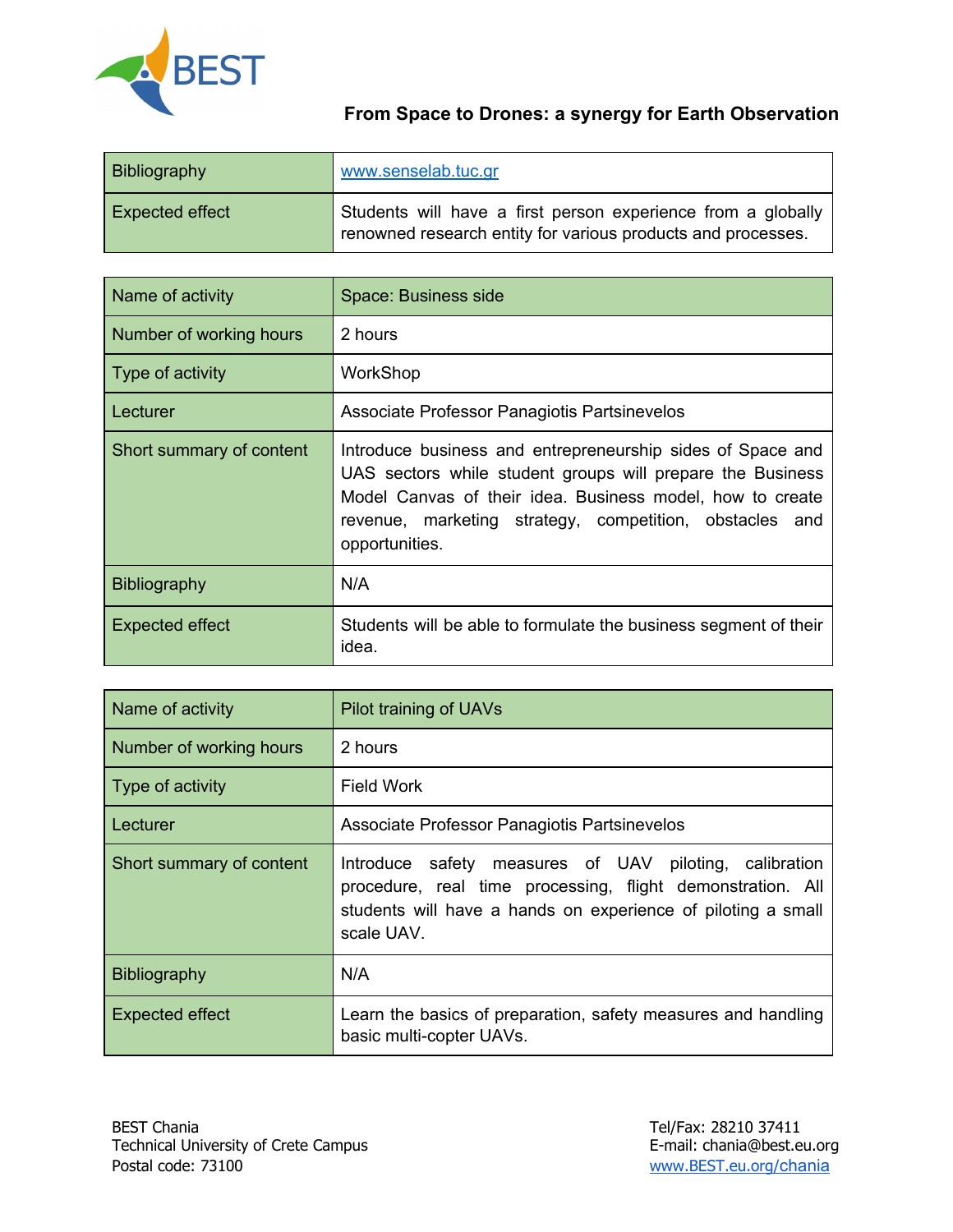

| Name of activity         | Term project writing & pitching                                                                                                                                                                                                                                                                                                                                                                 |
|--------------------------|-------------------------------------------------------------------------------------------------------------------------------------------------------------------------------------------------------------------------------------------------------------------------------------------------------------------------------------------------------------------------------------------------|
| Number of working hours  | 2 hours                                                                                                                                                                                                                                                                                                                                                                                         |
| Type of activity         | <b>Project Work</b>                                                                                                                                                                                                                                                                                                                                                                             |
| Lecturer                 | Associate Professor Panagiotis Partsinevelos                                                                                                                                                                                                                                                                                                                                                    |
| Short summary of content | Project proposal writing, how to present – pitch an idea.<br>Students in groups will write down their short proposal (term<br>project) and design their presentation. At a later phase, groups<br>could submit their proposals to European Satellite Navigation<br>Competition - Greece Region in order to participate in the<br>competition and be further evaluated by an expert's committee. |
| <b>Bibliography</b>      | N/A                                                                                                                                                                                                                                                                                                                                                                                             |
| Expected effect          | Students will learn the basics of project proposal writing,<br>presenting pitching their idea.                                                                                                                                                                                                                                                                                                  |

| Name of activity         | <b>Research Fundamentals</b>                                                                                                                                                                                           |
|--------------------------|------------------------------------------------------------------------------------------------------------------------------------------------------------------------------------------------------------------------|
| Number of working hours  | 2 hours                                                                                                                                                                                                                |
| Type of activity         | Other (Discussion)                                                                                                                                                                                                     |
| ∣ Lecturer               | Associate Professor Panagiotis Partsinevelos                                                                                                                                                                           |
| Short summary of content | Science, research, basic vs applied research. Academic<br>innovation, Academic ethics, study abroad experiences.<br>Discussion on potential and personal endeavors. Discussion<br>and input about the current seminar. |
| <b>Bibliography</b>      | N/A                                                                                                                                                                                                                    |
| <b>Expected effect</b>   | Students will learn to discern between research and simple<br>applications in Academia and genuine innovation.                                                                                                         |

| Name of activity        | <b>Exams - Presentations</b> |
|-------------------------|------------------------------|
| Number of working hours | 2 hours                      |
| Type of activity        | Examination                  |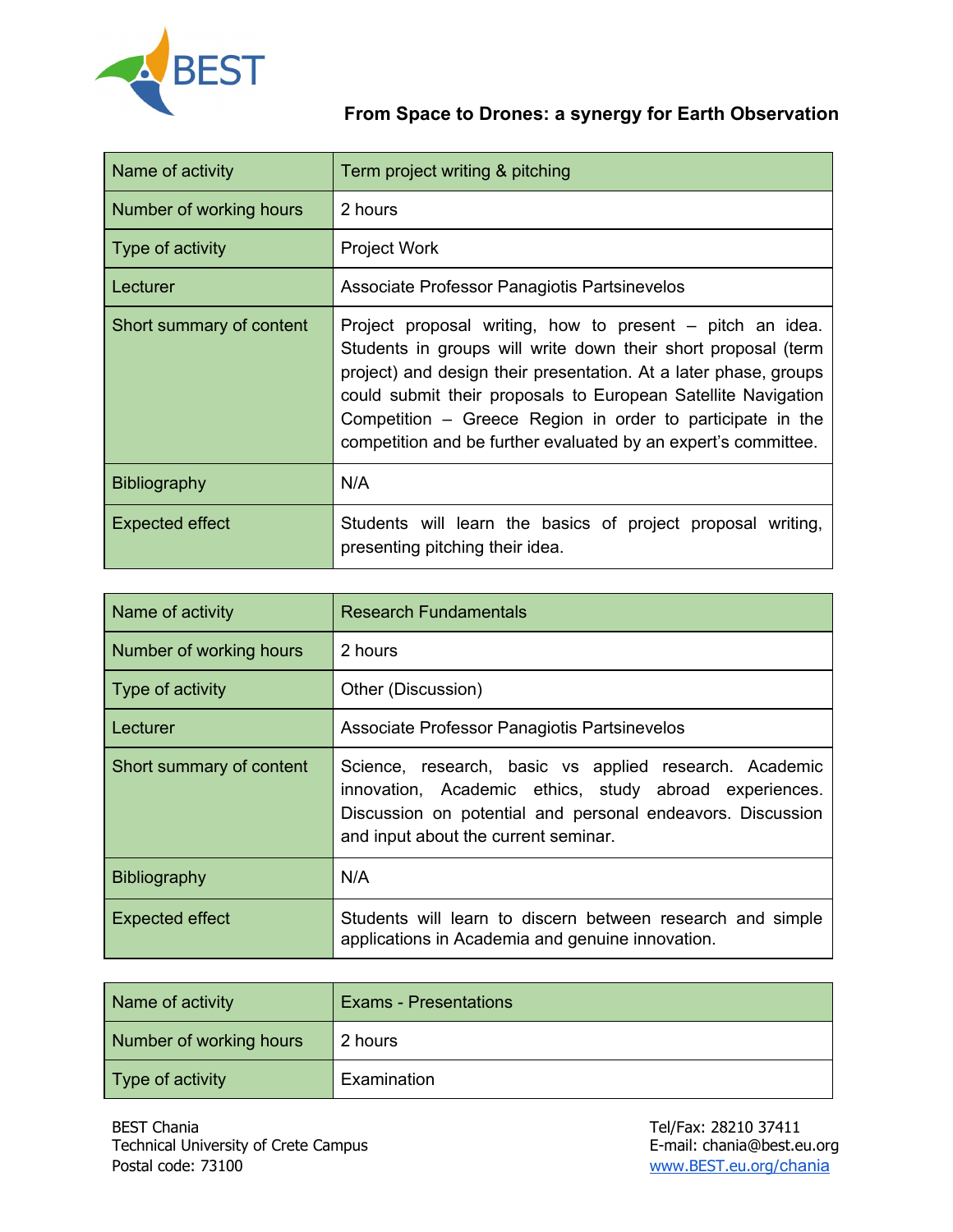

-

| Lecturer                 | Associate Professor Panagiotis Partsinevelos                                                                                                                                                                          |
|--------------------------|-----------------------------------------------------------------------------------------------------------------------------------------------------------------------------------------------------------------------|
| Short summary of content | Students will take a short exam in the form of multiple choice<br>and 1-2 short descriptive questions. Then, the student groups<br>will present their idea, receive questions from the audience and<br>get evaluated. |
| Bibliography             | N/A                                                                                                                                                                                                                   |
| <b>Expected effect</b>   | Evaluation of students, public presentation.                                                                                                                                                                          |